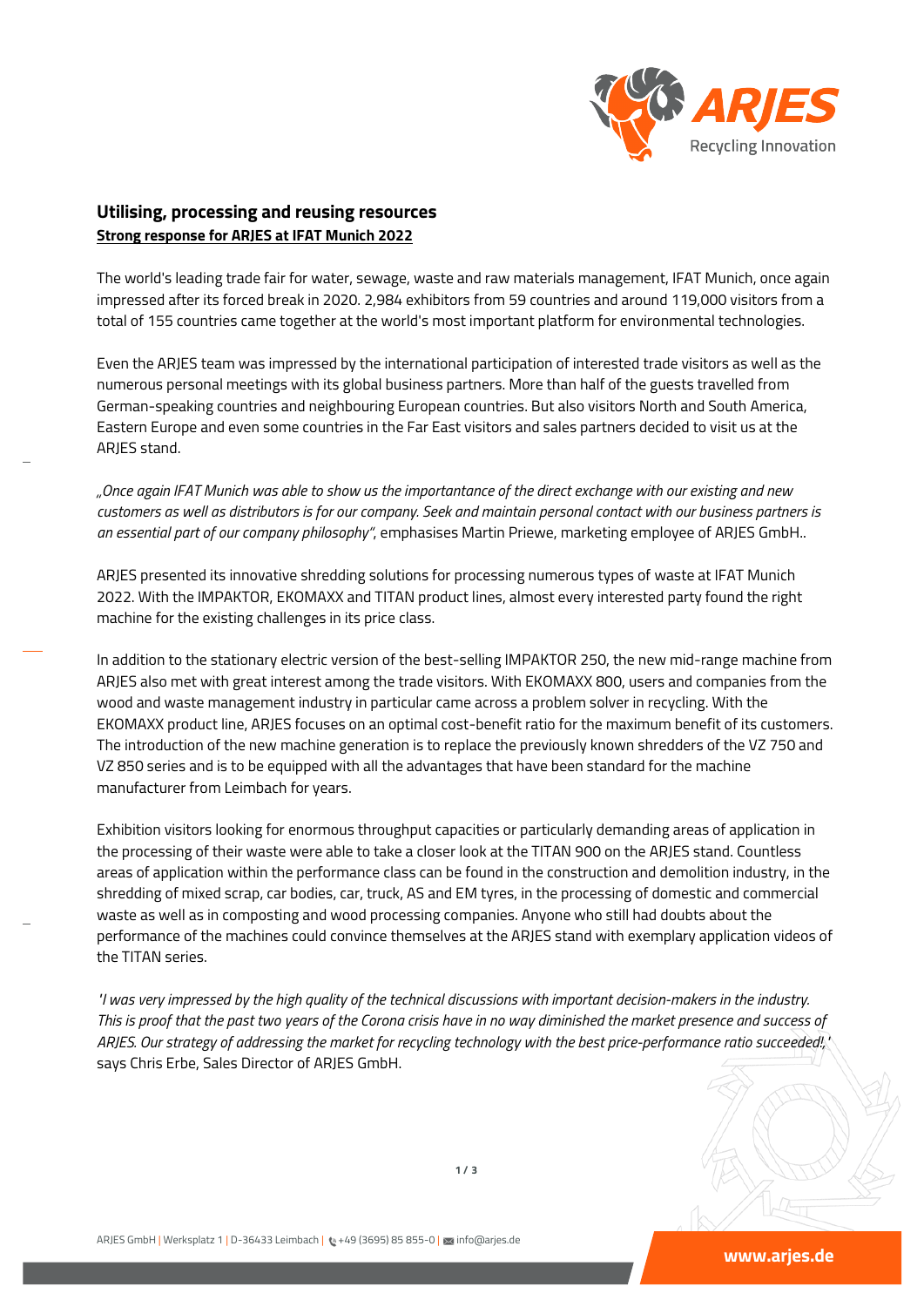

Press release: 20.05.2022 Editor + Fotos: Martin Priewe (ARJES GmbH)